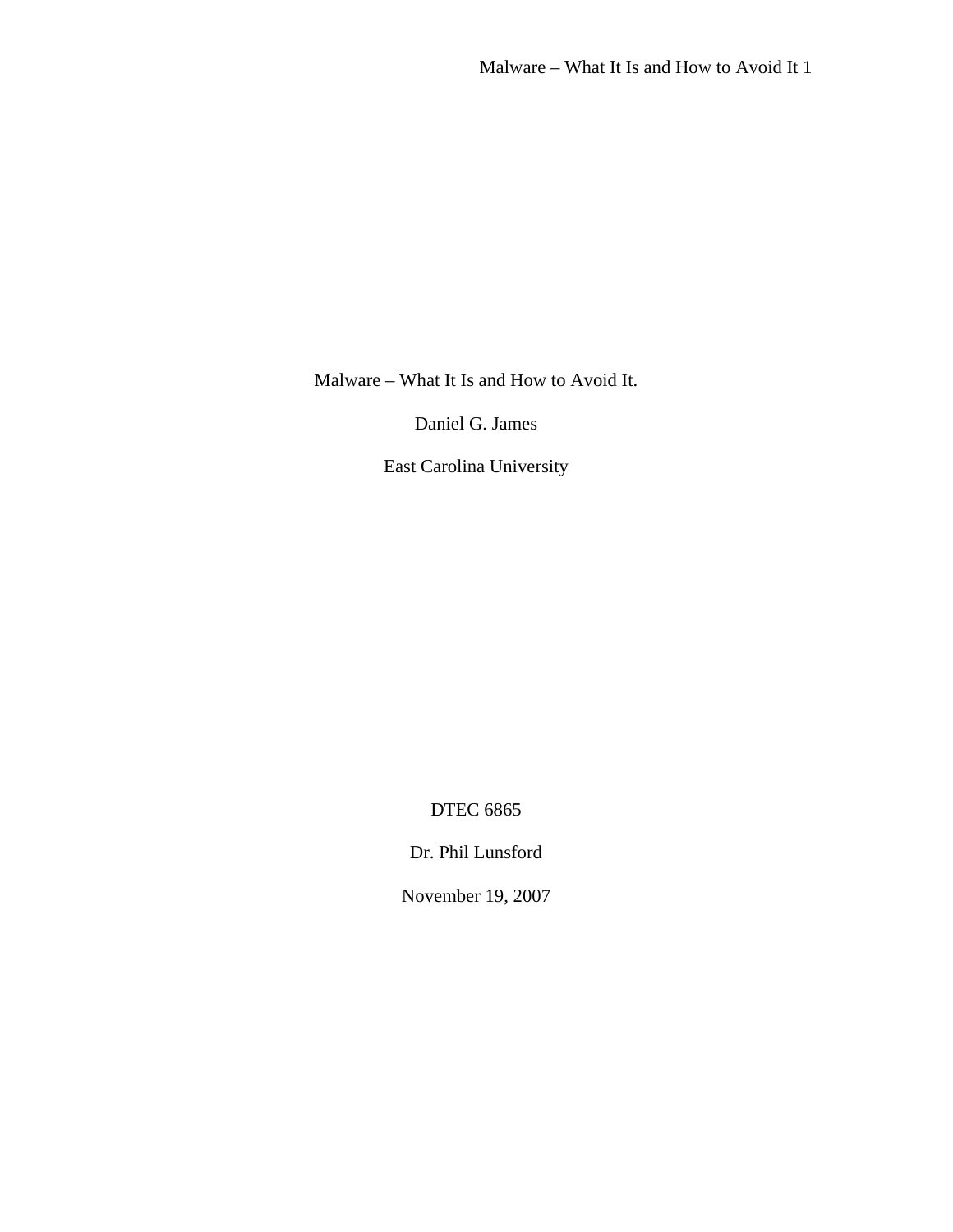### Abstract

 The Internet is a popular place in this day and age. Almost everyone young and old uses it in some form or another. Although there are many benefits to connecting your personal or business computer to the Internet there are also many threats to your data that come along with that decision. Many people are unaware of these threats and how they can adversely affect your data and ultimately your life. These threats include viruses, spyware, adware, key loggers, botnets, remote administration tools (RATs), and the list goes on. All of these threats fall under the umbrella known as malware. Malware is basically a software program that contains malicious code and is sent or released into the public with the intent to do harm. The damage can come in many forms such as destruction of data and/or theft of data. Many people use computers on a daily basis that are infected with some type of malware, yet they have no idea. How could this be possible? Simple, they have not been educated enough in this area to know the symptoms of infection. Perhaps many believe they are protected against all malware because they have an antivirus program running and keep its virus signature database up to date, but they are wrong. There are some attackers who are able to circumvent the antivirus scanning software by "packing" and "repacking" the malicious code. Each threat has a different goal as does each attacker that is using these threats against someone. The attacker may simply be curious, a graduate student having fun, or they could be a identity thief looking for their next victim. The best approach to this problem is to be knowledgeable of the potential threats and the defenses you can use against each one. In most cases a layered defense approach will be the best way to go.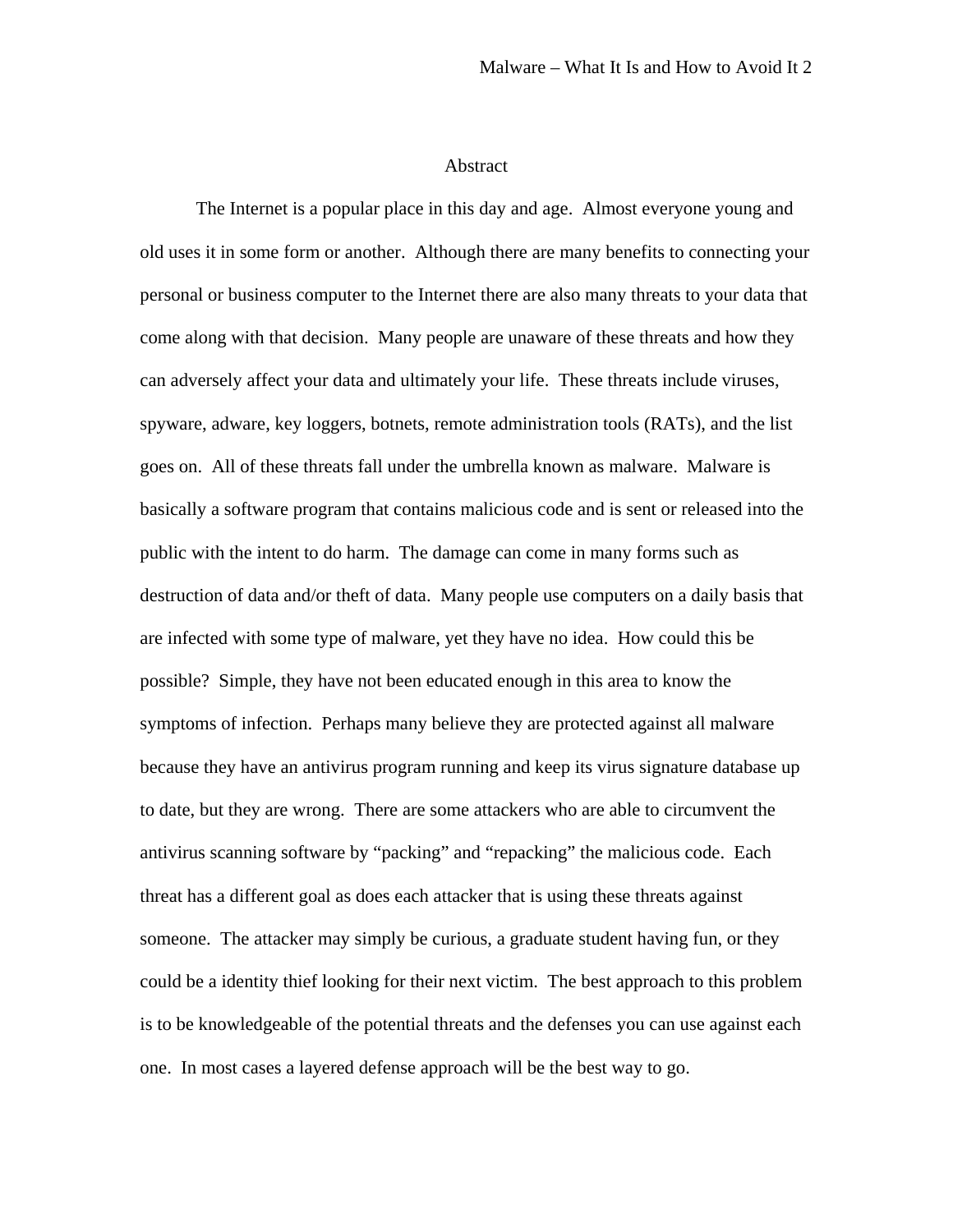### What is Malware?

 Malware is short for malicious software. Malware is software designed specifically to disrupt a computer system. A Trojan horse, worm or a virus could be classified as Malware. Some advertising software can be malicious in that it can try to reinstall itself after you remove it. Malware can be dangerous to your data and you personally if your identity is stolen. If your identity is stolen just once it can take years to recover from the damage to your credit and takes a lot of time to sort out the mess left behind. Some folks are infected with Malware and do not even know it! This is especially dangerous because if you don't know you are infected then you will not seek treatment and the problem could continue for an extended period of time. During this time, a criminal could be collecting your personal data and tracking your every move on the Internet.

 The first step toward containing the spread of malware is to understand the various technologies and techniques that malware authors can use to attack your computer. Malware threats directly target both users and computers, but the majority of threats target the user rather than the computer. If user with administrator-level user rights can be tricked into opening the door to a malware attack, the malicious code has more power to perform its tasks. Such an attack can frequently cause more damage than malware that relies on breaching a vulnerability in an application or the operating system. Some malware requires the installation of a particular application on the target computer before it can work. A huge number of Internet scams and phishing attacks have made the computer user a target to install such applications. It is often easier to trick a user into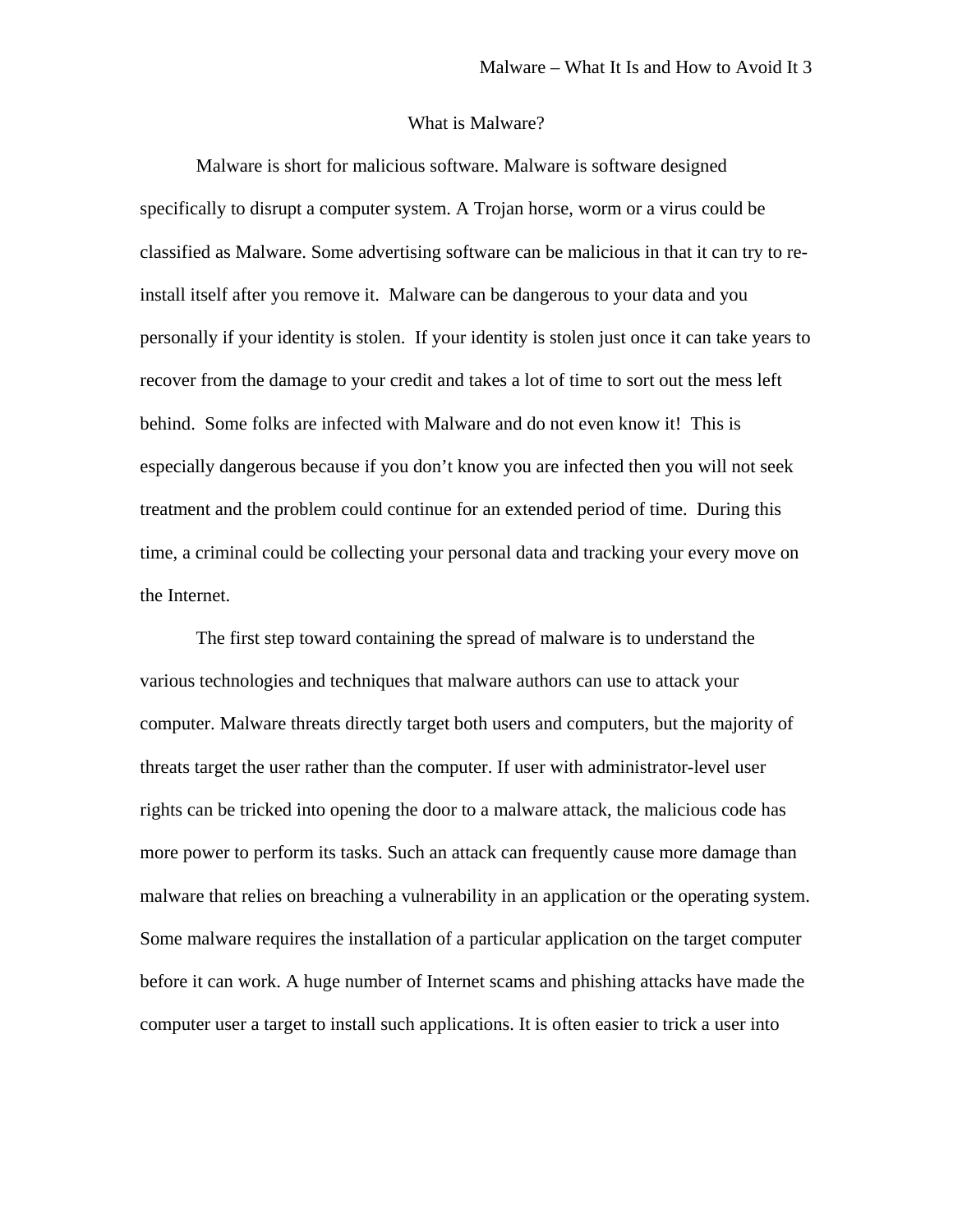running a piece of malware than it is to develop an automatic mechanism. For this reason it is important to train staff and managers to recognize likely Internet scams and phishing attempts. Once inside the firewall, malware often targets a computer's operating system. The Windows operating system has been a significant target for a number of years due to its popularity. However, malware that specifically targets other operating systems has been on the rise, in addition to malware that targets applications and even antivirus software. For these reasons, it is important to keep both the operating system and the applications that you use up to date. (Simorjay)

 Your computer should already have real-time antivirus and antispyware programs running on it to alert you if they detect an infection. However, even in the absence of an alert, if you notice unusual behavior or your system slows down, it is time to run a full system scan.

Performance issues that could indicate that your computer might be infected include:

- Your computer runs more slowly than normal or stops responding to program or system commands.
- Your computer fails and requires you to restart it frequently, or restarts on its own and then fails to run normally.
- Applications do not run correctly.
- You cannot access disks or disk drives on your computer.
- You cannot print correctly.
- You receive unusual error messages or pop-up windows.
- You see distorted menus and dialog boxes.
- Your browser's home page unexpectedly changes.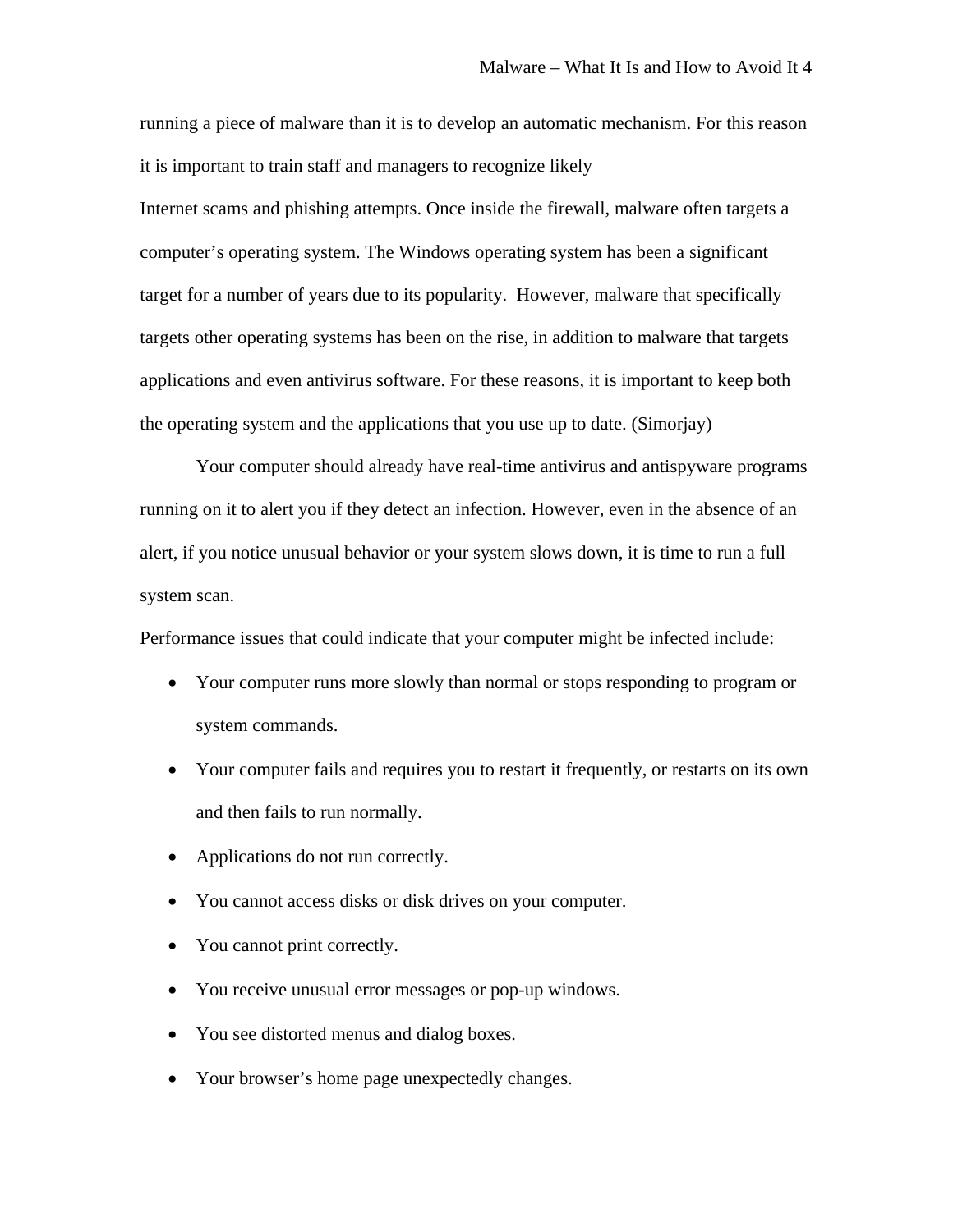- You cannot access administrator shares on the computer.
- You notice an unexplained loss of disk space.

Although this list is not complete, it describes the types of unusual behavior that might suggest a problem. If you encounter any of these issues, run a full scan to better determine if you have a malware problem. Note: Not every computer that experiences these issues has a malware problem. Misconfigured applications or software bugs can also cause such issues. To avoid false indications of malware, ensure that your operating system and applications have the latest security updates and service packs, and that the computer has adequate RAM to run your applications. (Simorjay)

 Since we have defined malware and some symptoms of infection let's talk about some specific types of malware and how to combat each one.

## Spyware, AKA Adware

 Despite its name, the term "spyware" doesn't refer to something used by undercover operatives, but rather by the advertising industry. In fact, spyware is also known as "adware." It refers to a category of software that, when installed on your computer, may send you pop-up ads, redirect your browser to certain web sites, or monitor the web sites that you visit. Some extreme, invasive versions of spyware may track exactly what keys you type. Attackers may also use spyware for malicious purposes. Because of the extra processing, spyware may cause your computer to become slow or sluggish. (McDowell, Lytle)

There are also privacy implications:

• What information is being gathered?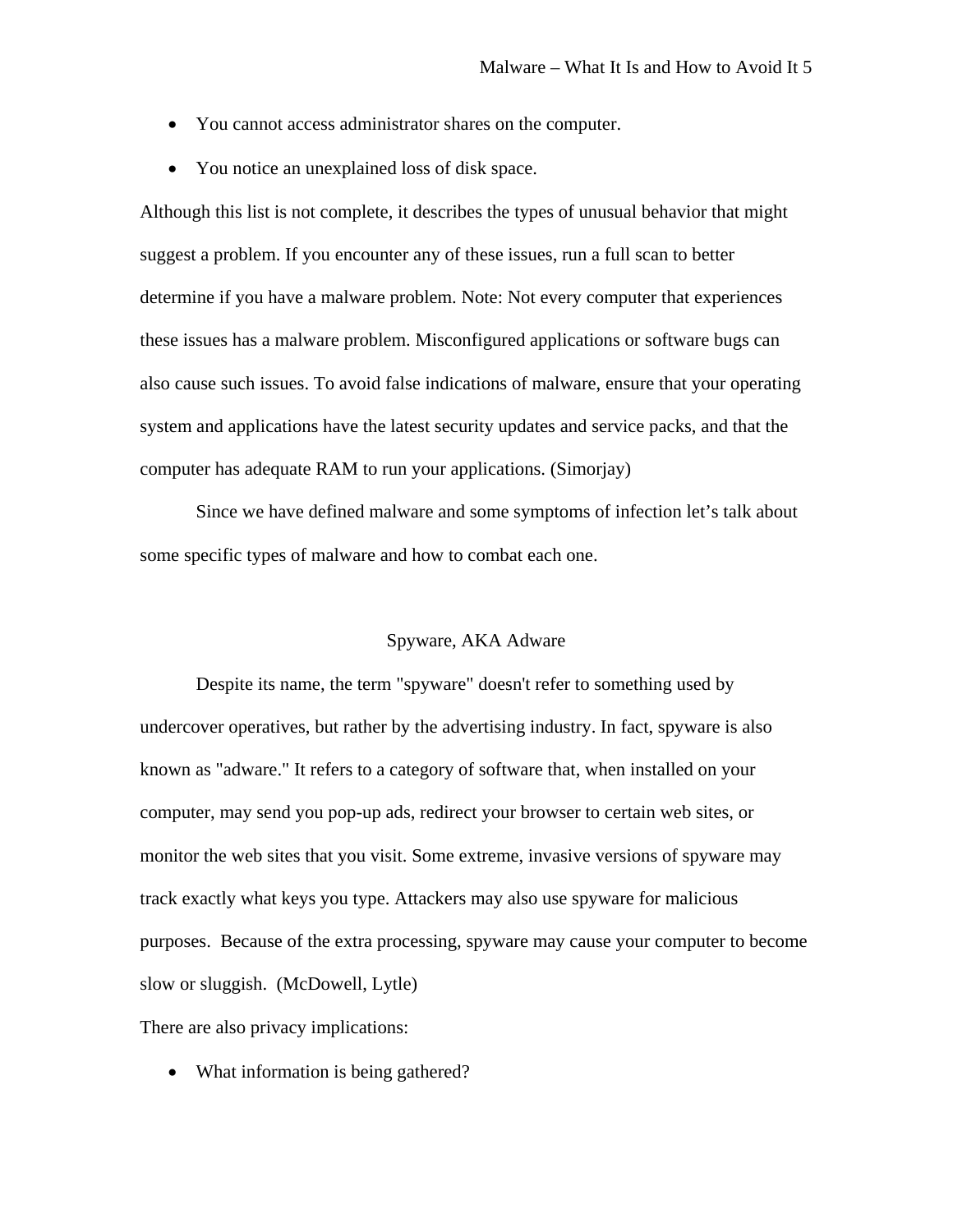- Who is receiving it?
- How is it being used?

The next important question is "how do you know if spyware is on your computer?" The following symptoms *may* indicate that spyware is installed on your computer:

- You are subjected to endless pop-up windows
- You are redirected to web sites other than the one you typed into your browser
- New, unexpected toolbars appear in your web browser
- New, unexpected icons appear in the task tray at the bottom of your screen
- Your browser's home page suddenly changed
- The search engine your browser opens when you click "search" has been changed
- Certain keys fail to work in your browser (e.g., the tab key doesn't work when you are moving to the next field within a form)
- Random Windows error messages begin to appear
- Your computer suddenly seems very slow when opening programs or processing tasks (saving files, etc.)

To avoid unintentionally installing it yourself, follow these good security practices:

• Don't click on links within pop-up windows - Because pop-up windows are often a product of spyware, clicking on the window may install spyware software on your computer. To close the pop-up window, click on the "X" icon in the titlebar instead of a "close" link within the window.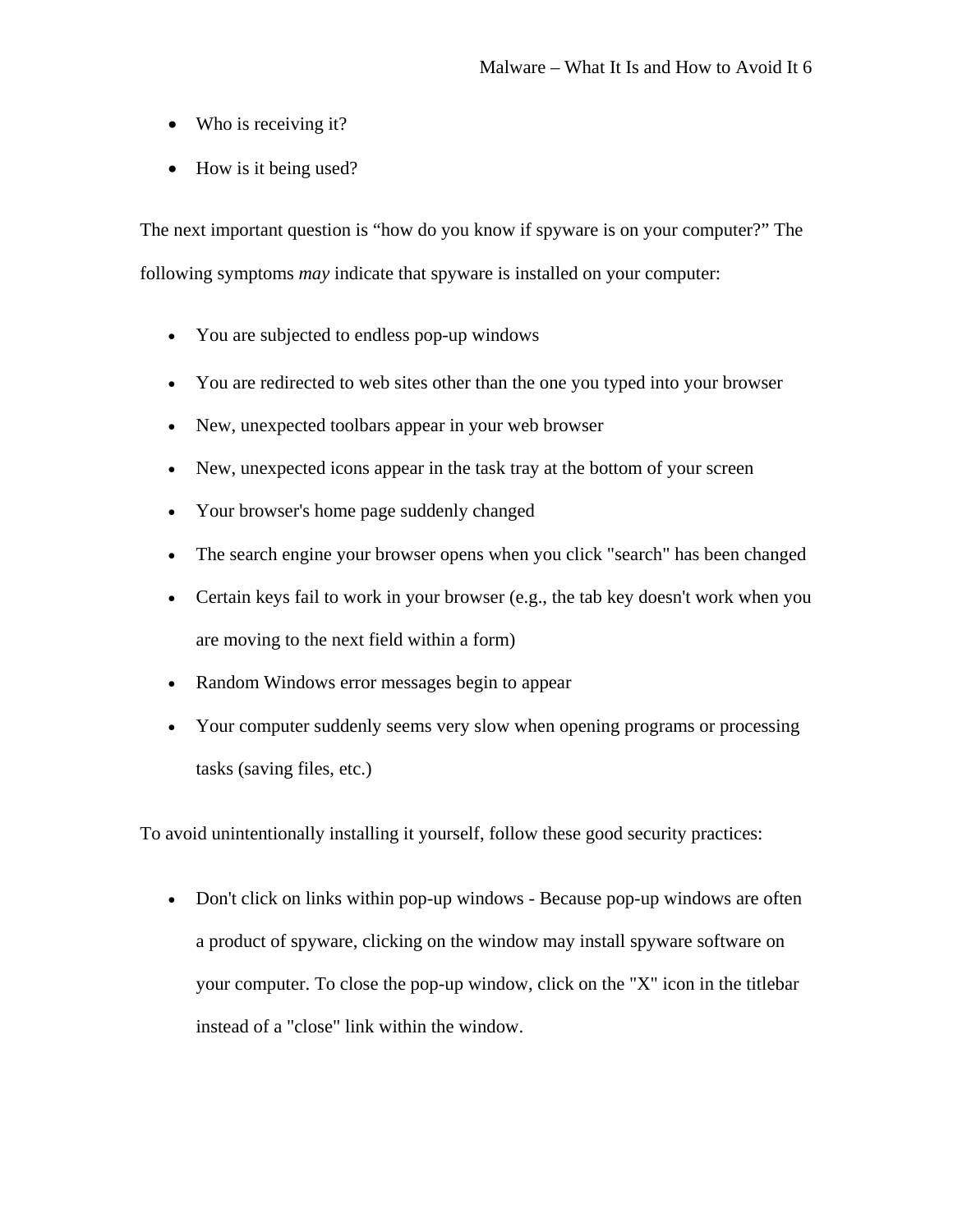- Choose "no" when asked unexpected questions Be wary of unexpected dialog boxes asking whether you want to run a particular program or perform another type of task. Always select "no" or "cancel," or close the dialog box by clicking the "X" icon in the title bar.
- Be wary of free downloadable software There are many sites that offer customized toolbars or other features that appeal to users. Don't download programs from sites you don't trust, and realize that you may be exposing your computer to spyware by downloading some of these programs.
- Don't follow email links claiming to offer anti-spyware software Like email viruses, the links may serve the opposite purpose and actually install the spyware it claims to be eliminating. (McDowell, Lytle)

As an additional good security practice, especially if you are concerned that you might have spyware on your machine and want to minimize the impact, consider taking the following action:

• Adjust your browser preferences to limit pop-up windows and cookies - Pop-up windows are often generated by some kind of scripting or active content. Adjusting the settings within your browser to reduce or prevent scripting or active content may reduce the number of pop-up windows that appear. Some browsers offer a specific option to block or limit pop-up windows. Certain types of cookies are sometimes considered spyware because they reveal what web pages you have visited. You can adjust your privacy settings to only allow cookies for the web site you are visiting. (McDowell, Lytle)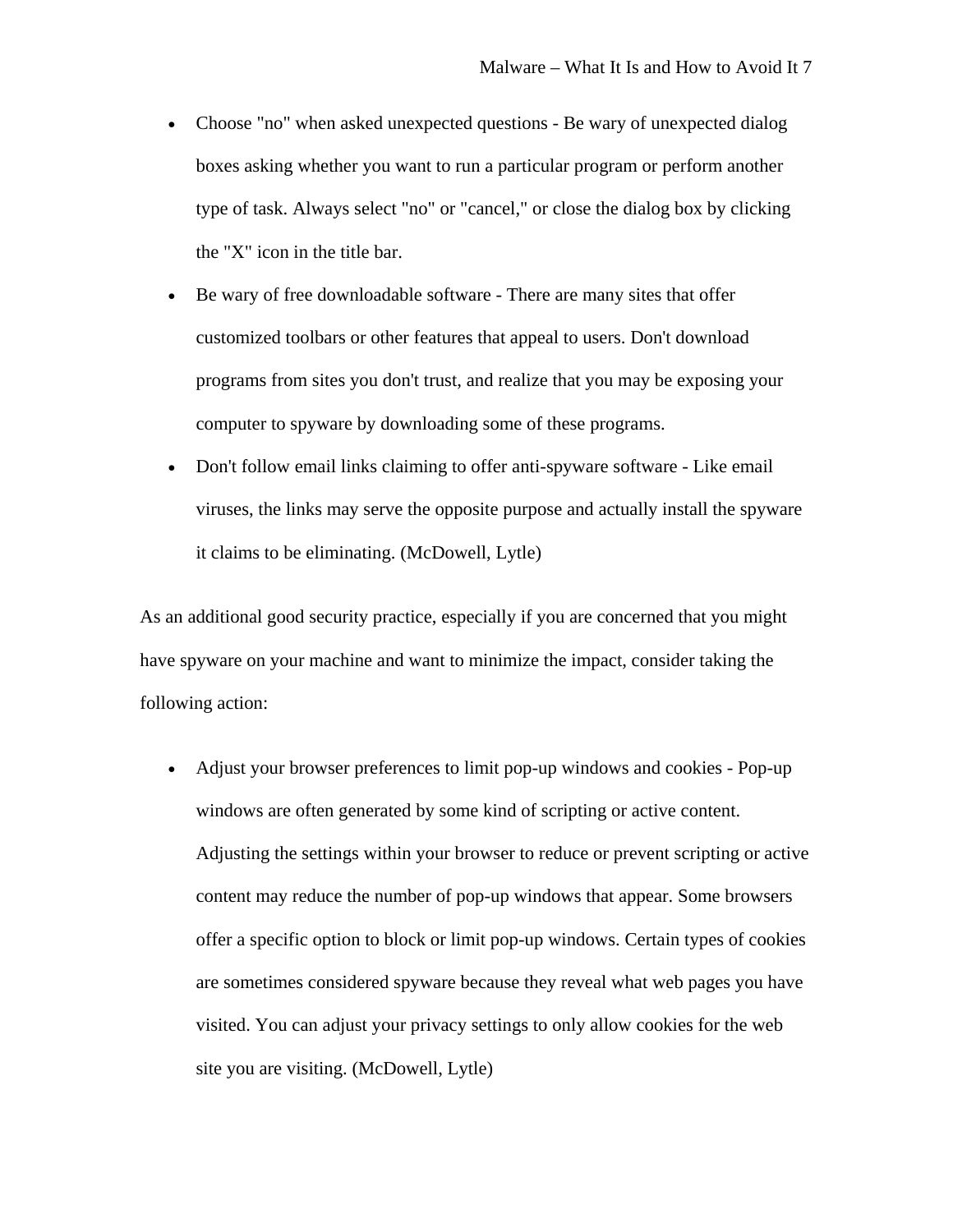## Rootkits

 The term "rootkit" describes any software that hides the presence of either processes or data. The term was first used by hackers who got "root" access to a UNIX system. According to a study by security vendor McAfee, virtually all of the rootkits that are currently in use target some version of the Windows operating system, where the privileged role goes by the name "administrator" instead of "root". But the term "rootkit" is still used to describe such programs and the technology that they use. After gaining root access to a system, a hacker often uses a rootkit to conceal the fact that the system has been compromised, often installing hidden backdoors that can be used later to gain access or to selectively disable audit logging while the hacker is logged in to a compromised computer. More recently, hackers have been installing software that turns compromised computers into members of a "botnet," a group of computers under the control of the hacker and used for implementing things like spam, phishing attacks, or distributed denial-of-service attacks. Rootkit technology provides hackers an easy way to implement such attacks undetected by the owners of the compromised computers, and the use of rootkit technology is now currently used in viruses, Trojan horses, spyware and adware. Even commercial software vendors have started to use rootkit technology to conceal information from users, possibly providing an opportunity for hackers to conceal their exploits. (Martin) (Honan)

 The best defense against rootkits is to make your systems difficult to compromise. They suggest that the following five precautions will reduce the chances that an attacker will be able to install a rootkit on one of your computers:

• Use and maintain antivirus software to protect your computers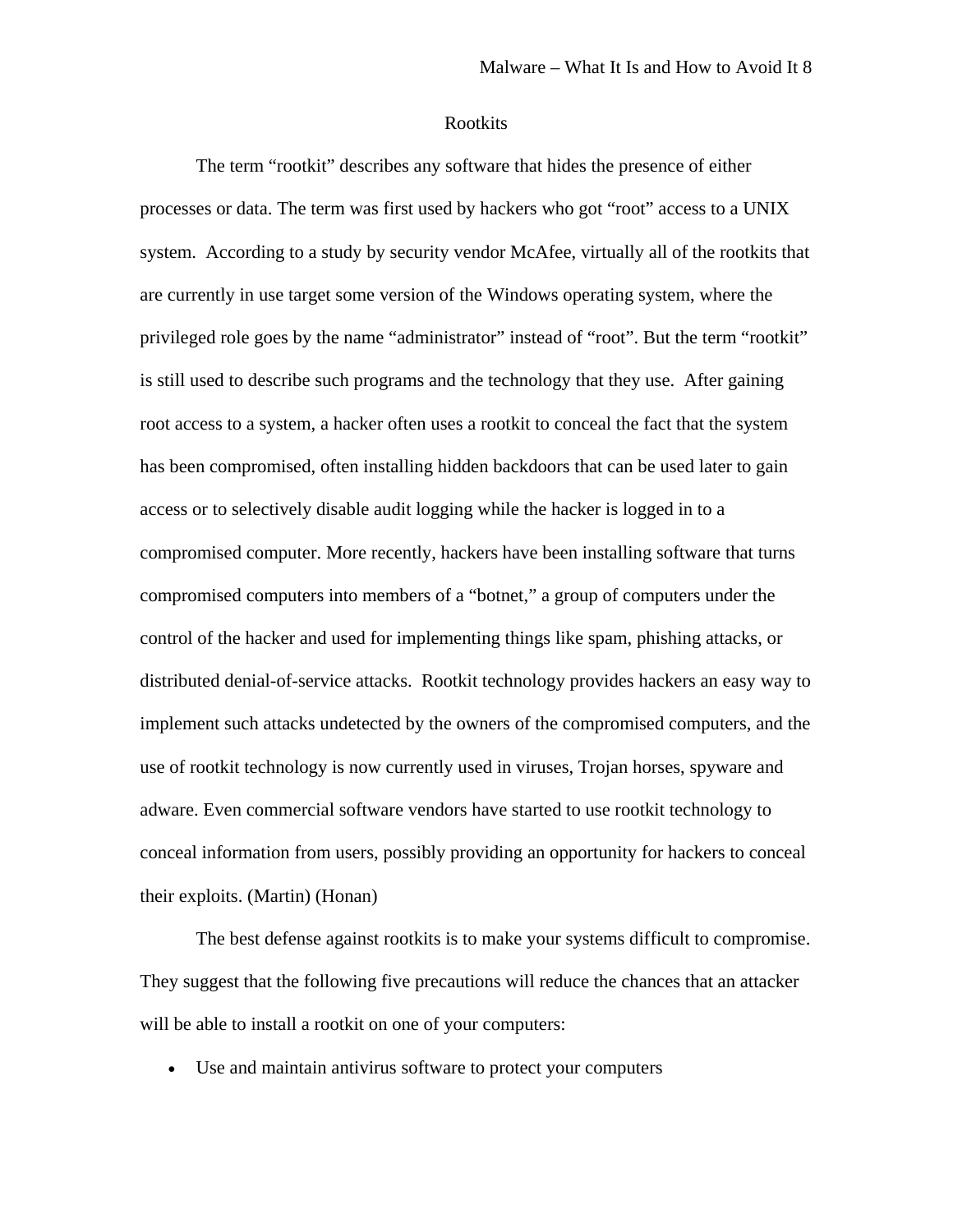- Use a firewall to protect your network from some malicious traffic
- Use good passwords that are difficult for attackers to guess
- Keep software up to date by keeping current with patches
- Follow good security practices, especially when using applications that are particularly vulnerable, such as email and Web browsers (McDowell)

In addition to general good security practices, utilities that detect modifications to files are useful for detecting rootkits. File integrity checking tools like Tripwire create cryptographic checksums for the files on a system, and can identify any differences between the correct checksums and the current checksums. Any difference indicates that a file was tampered with in some way. Because they try to conceal their presence, rootkits are inherently difficult to detect, but it may be possible to infer that one is present by the behavior of a computer. If a computer has been compromised and had a rootkit installed on it, it will often be used for illicit purposes and may be possible to identify such compromised computers by the unusual behavior that they exhibit. Decreased performance or increased network traffic that cannot otherwise be accounted for may be indicators that a computer has a rootkit installed, concealing the presence of some sort of malicious program that is causing the unusual behavior. Rootkits need to be running to conceal their presence, so one technique that may aid in the detection of rootkits is to boot a computer that is suspected of being compromised from an unmodified version of the operating system, like one from a CD-ROM. Booting off of a clean source denies the rootkit the chance to start running. Many rootkits may then be detected by using antivirus software. After finding that a rootkit has been installed on one of your systems, the next step is usually to remove the rootkit. This can be tricky. Kernel-level rootkits make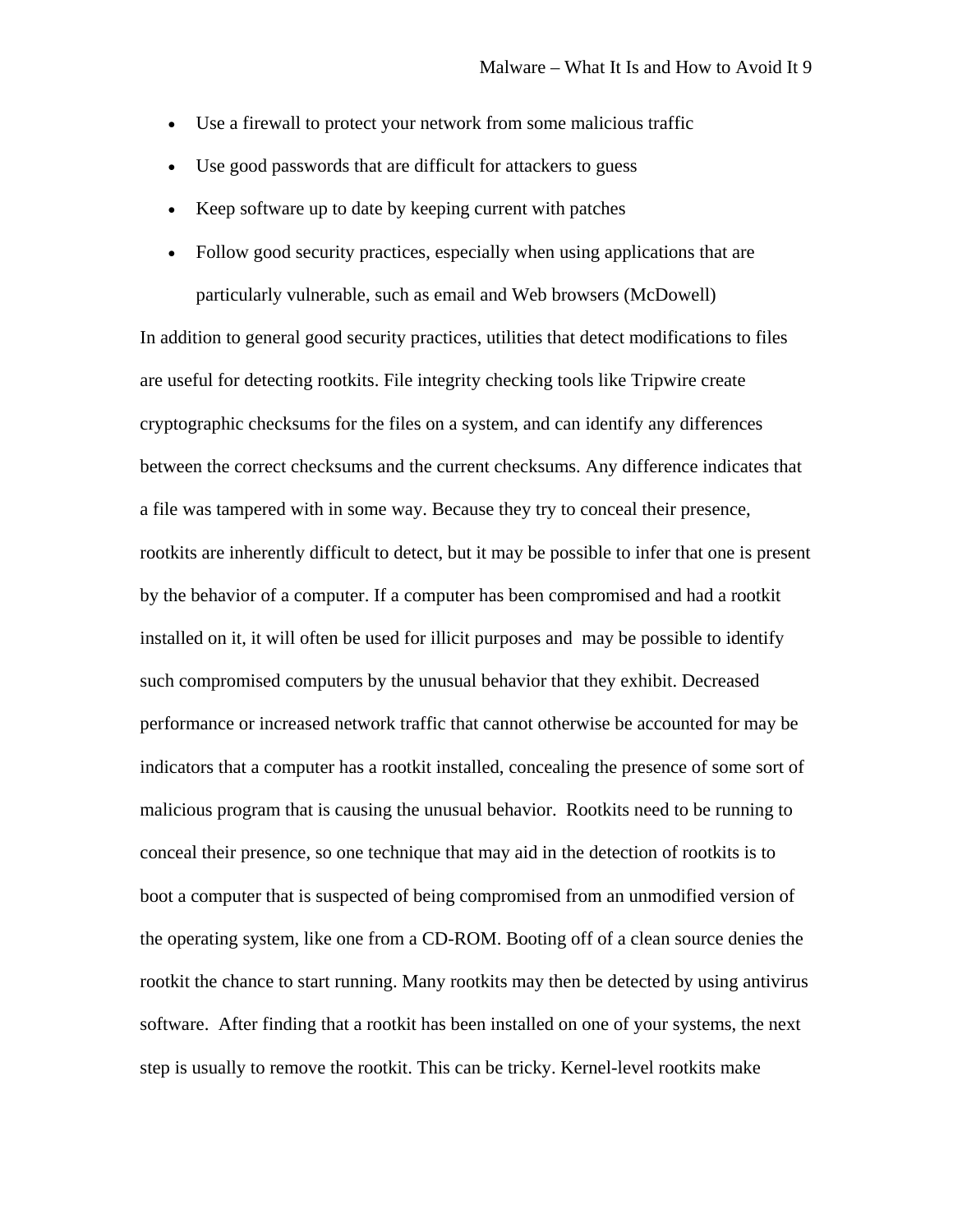modifications to the operating system, and their removal may disable vital parts of the operating system if the removal of the rootkit is not done carefully. It is often possible for a skilled system administrator to remove a rootkit without crippling the operating system, but it is usually faster and thus less expensive, to simply reinstall a clean version of the operating system from a backup image of the compromised computer. If there is a chance that the information on the compromised machine will be needed to help investigate the compromise, be sure to make a backup copy of the compromised machine before reinstalling the operating system. After reinstalling to remove a rootkit, remember to check for other malicious applications that may still be present – it is likely that the rootkit was concealing the presence of this additional application, and this application will also need to be removed. (Martin) (Honan)

#### Viruses and Worms

 A Trojan is a program that appears to be legitimate, but in fact does something malicious. Quite often, that something malicious involves gaining remote access to a user's system. Unlike viruses, a Trojan does not replicate (i.e. infect other files), nor does it make copies of itself as worms do. There are several different types of Trojans. Some of these include: remote access Trojans (RATs), backdoor Trojans (backdoors), IRC Trojans (IRCbots), and keylogging Trojans. Many Trojan encompass multiple types. For example, a Trojan may install both a keylogger and a backdoor. IRC Trojans are often combined with backdoors and RATs to create collections of infected computers known as botnets.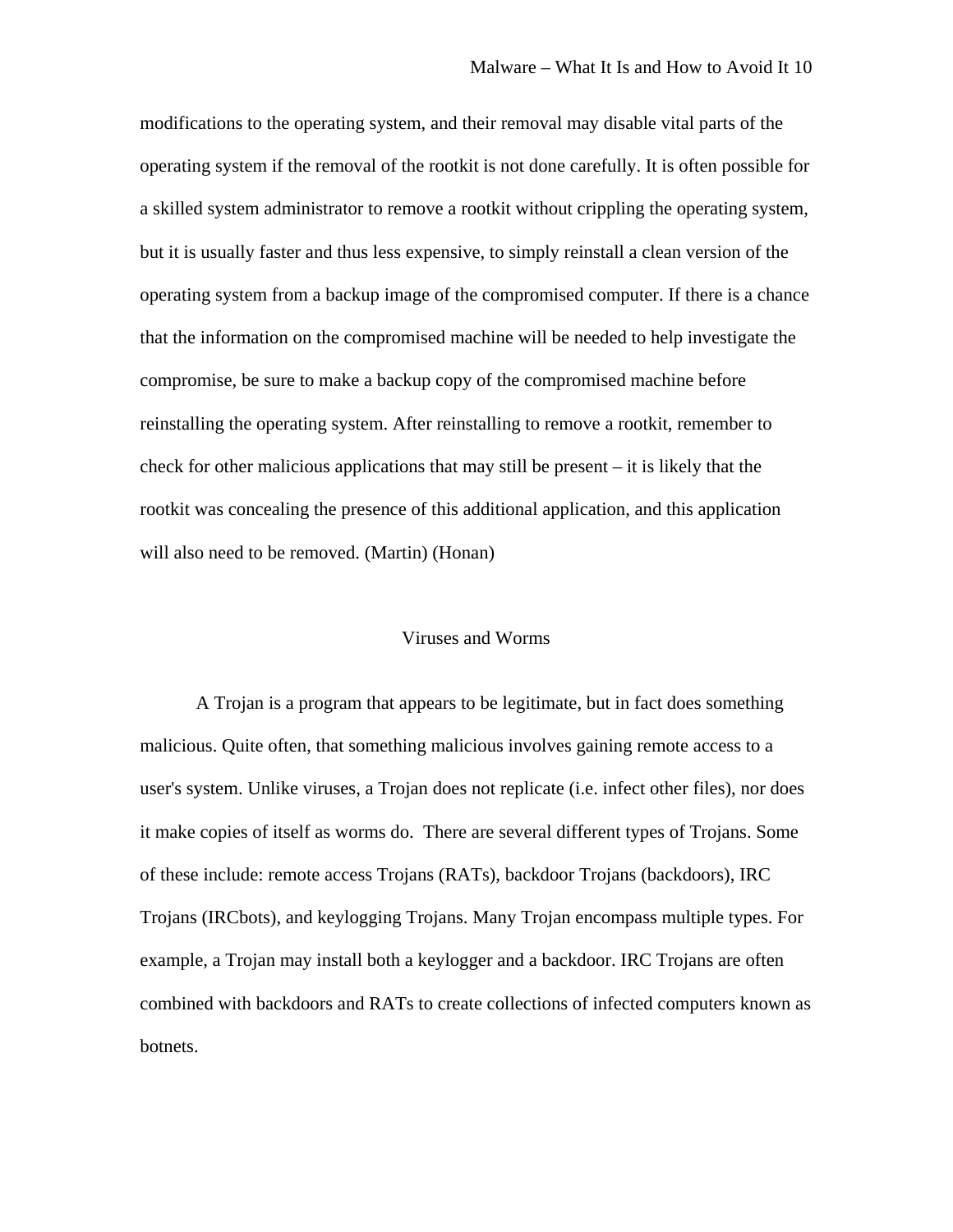It can happen to anyone. Considering the vast number of viruses and Trojan horses traversing the Internet at any given moment, it's amazing it doesn't happen to *everyone*. Hindsight may dictate that you could have done a better job of protecting yourself, but that does little to help you out of your current predicament. Once you know that your machine is infected with a Trojan Horse or virus, what can you do? If you know what specific malicious program has infected your computer, you can visit one of several anti-virus web sites and download a removal tool. Chances are, however, that you will not be able to identify the specific program. (Durkota) Unfortunately your other choices are limited, but the following steps may help save your computer and your files:

1. Call IT support.

If you have an IT support department at your disposal, notify them immediately and follow their instructions.

2. Disconnect your computer from the Internet.

Depending on what type of Trojan horse or virus you have, intruders may have access to your personal information and may even be using your computer to attack other computers. You can stop this activity by turning off your Internet connection. The best way to accomplish this is to physically disconnect your cable or phone line, but you can also simply "disable" your network connection.

3. Back up your important files.

At this point it is a good idea to take the time to back up your files. If possible, compile all of your photos, documents, Internet favorites, etc., and burn them onto a CD or save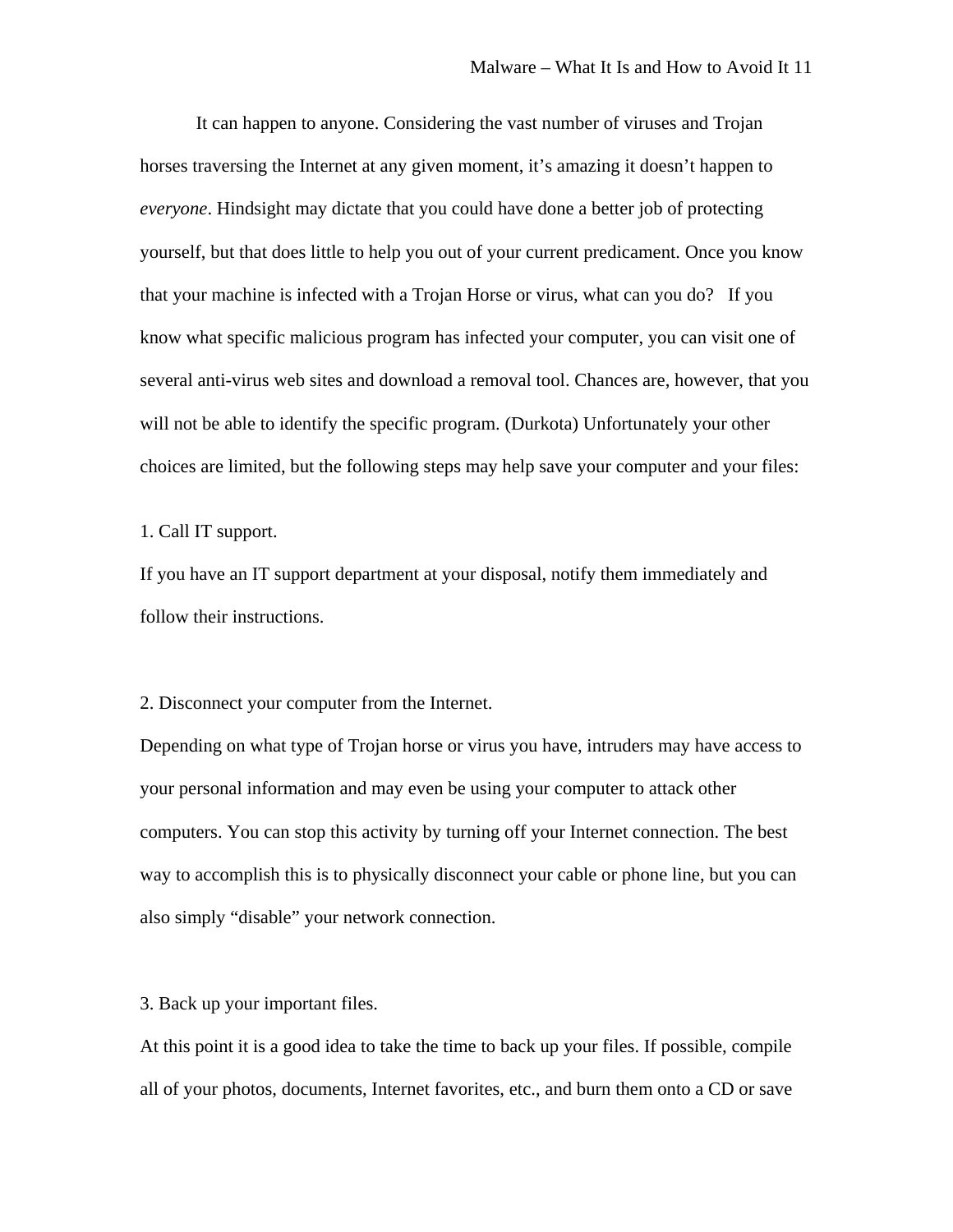them to some other external storage device. It is vital to note that these files cannot be trusted since they are still potentially infected.

4. Install an anti-virus program and scan your machine.

Since your computer is infected with an unknown malicious program, it is safest to install an anti-virus program from an uncontaminated source such as a CD-ROM. You will have to visit your local computer or electronics store to a purchase the software. There are many to choose from, but all of them should provide the tools you need. After you install the software, complete a scan of your machine. The initial scan will hopefully identify the malicious program(s). Ideally, the anti-virus program will even offer to remove the malicious files from your computer; follow the advice or instructions you are given. If the anti-virus software successfully locates and removes the malicious files, be sure to follow the precautionary steps in Step 7 to prevent another infection. In the unfortunate event that the anti-virus software cannot locate or remove the malicious program, you will have to follow the next steps.

#### 5. Reinstall your operating system.

If the previous step failed to clean your computer, the only available option is to reinstall the operating system. Although this corrective action will also result in the loss of all your programs and files, it is the only way to ensure your computer is free from backdoors and intruder modifications. Before conducting the reinstall, make a note of all your programs and settings so that you can return your computer to its original condition.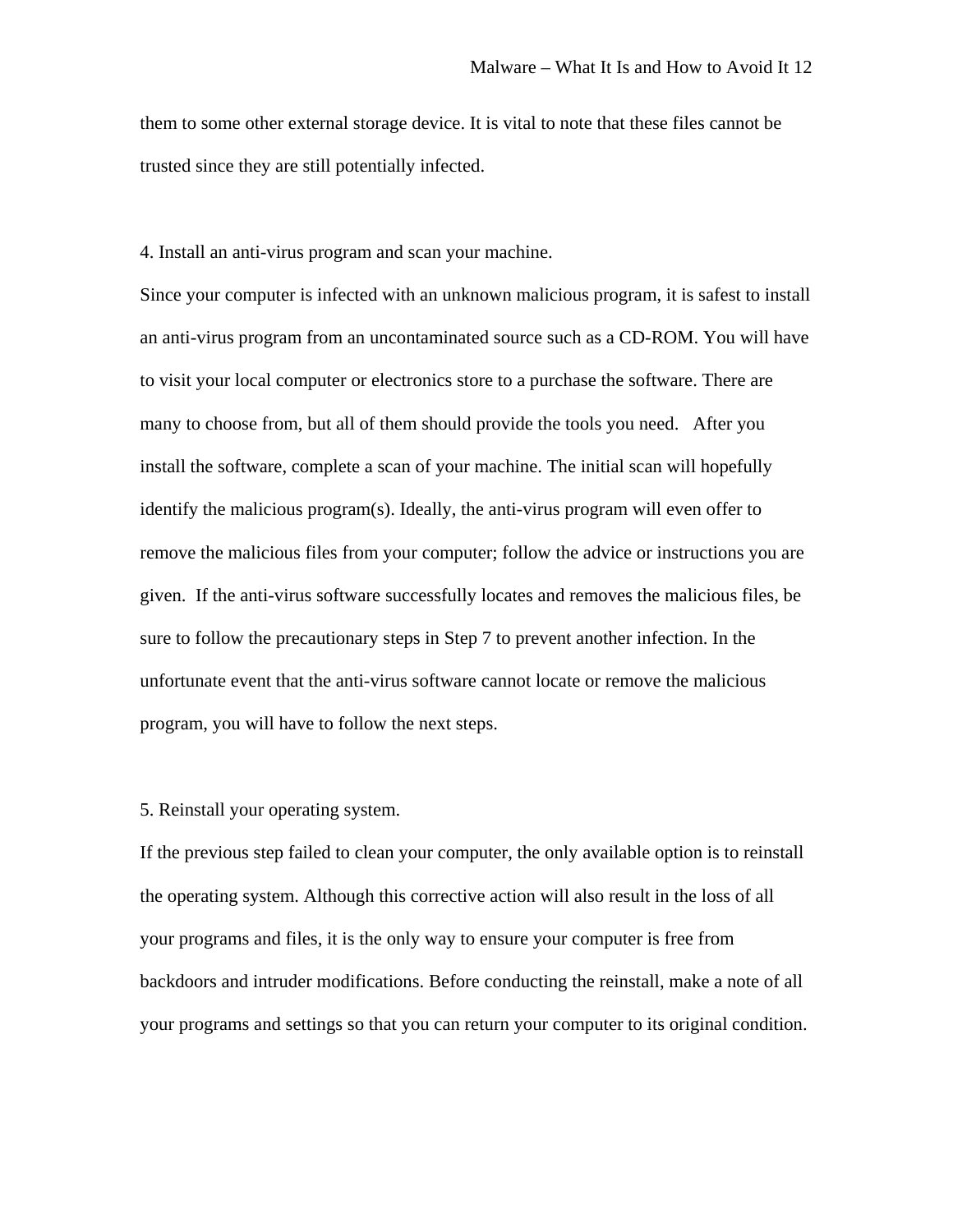It is vital that you also reinstall your anti-virus software and apply any patches that may be available.

6. Restore your files.

If you made a back up CD in Step 3, you can now restore your files. Before placing the files back in directories on your computer, you should scan them with your anti-virus software to ensure they are not infected.

7. Protect your computer.

To prevent future infections, you should take the following precautions:

- Do not open unsolicited attachments in email messages.
- Do not follow unsolicited links.
- Maintain updated anti-virus software.
- Use an Internet firewall.
- Keep your system patched. . (Durkota)

## **Botnets**

 A "botnet" is a collection of computers that have been infected with remotecontrol software. An IRC "bot" is the software that gets installed by a virus, which in turn connects to an IRC (Internet Relay Chat) server — the control plane for sending commands to the bots. A typical botnet scenario involves thousands of compromised Windows machines and a single "attack" command issued by the owner of the botnet, resulting in once innocent computers executing an attack on an unsuspecting Web site.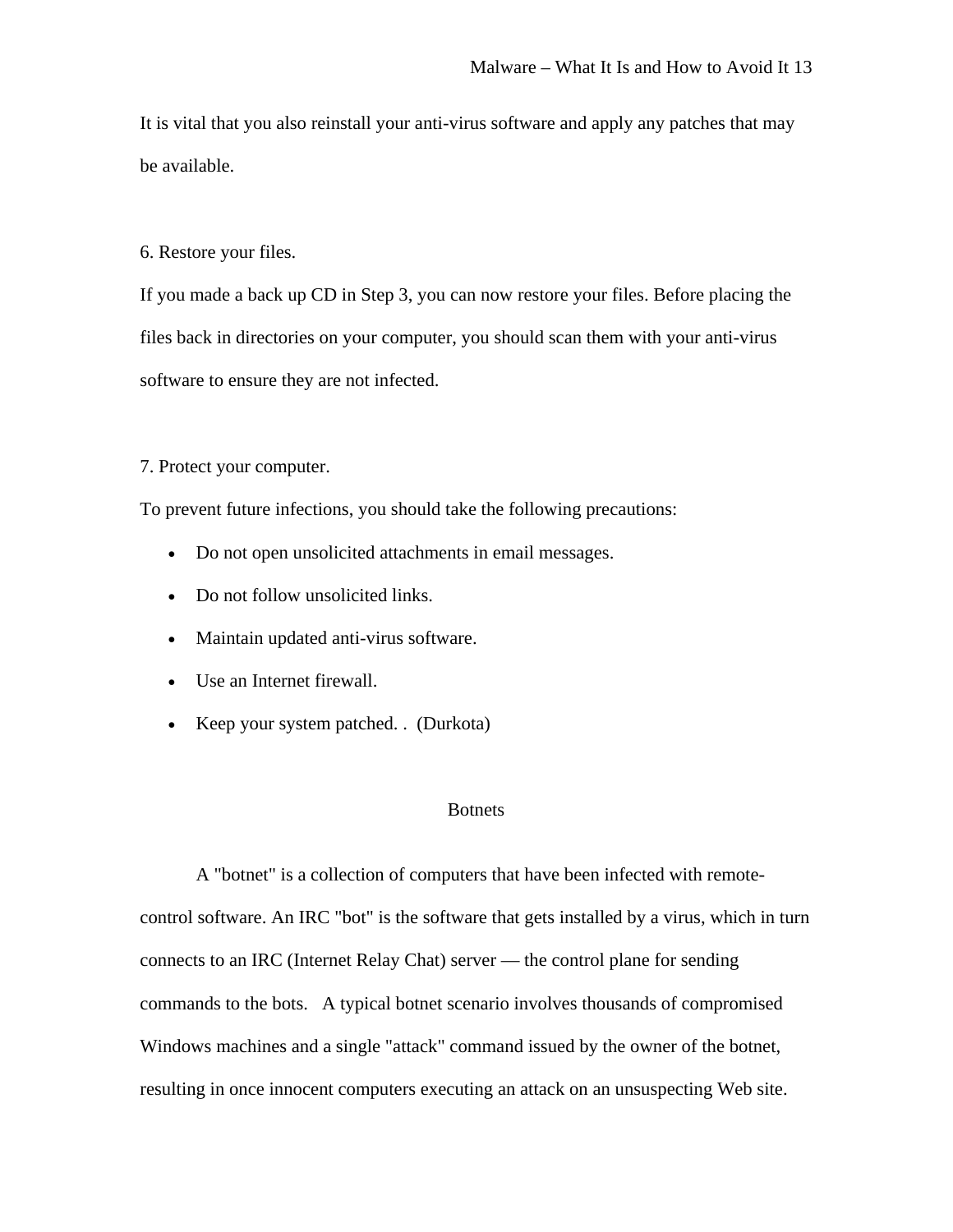This article will explore common methods of infection and the capabilities the bots have, for the sake of better understanding these perils. When an unpatched Windows computer connects to the Internet, survival is an unlikely prospect. Within minutes, the computer can become infected with a trojan or virus that installs an IRC bot. The bot will immediately "phone home" by connecting to an IRC server then stand by, awaiting commands. SANS has cited 24 minutes as the average amount of time a freshly installed Windows XP computer can last on the internet before infection. If you're running a fresh install of MS-SQL server, the time is considerably shorter. Some have cited sub-minute survival times for new, unpatched SQL servers. (Schluting)

 Botnets have various capabilities, including denial of service attacks, spam relays, theft of personal information, and they even start web servers on infected computers to aid in phishing attacks. These are all illegal activities, and definitely not something you want coming from your computer. There's nothing worse than receiving e-mail from a different company's security officer with evidence you've been attacking them or sending spam. Reading the source code for one specific IRC bot leads to much enlightenment, and fright. The repertoire of tasks a bot can carry out on its owner's behalf is truly astounding. Here's a brief list of a few of the more interesting things bots can do:

- Run their own IRC server, becoming a master for other bots to connect to
- Capture or "harvest": CD Keys from the Windows registry, AOL traffic including passwords, and the entire Windows registry itself
- Start flooding a specific IP or network using TCP, UDP, or ICMP
- Add/delete Windows services from the registry
- Test the Internet connection speed of the infected computer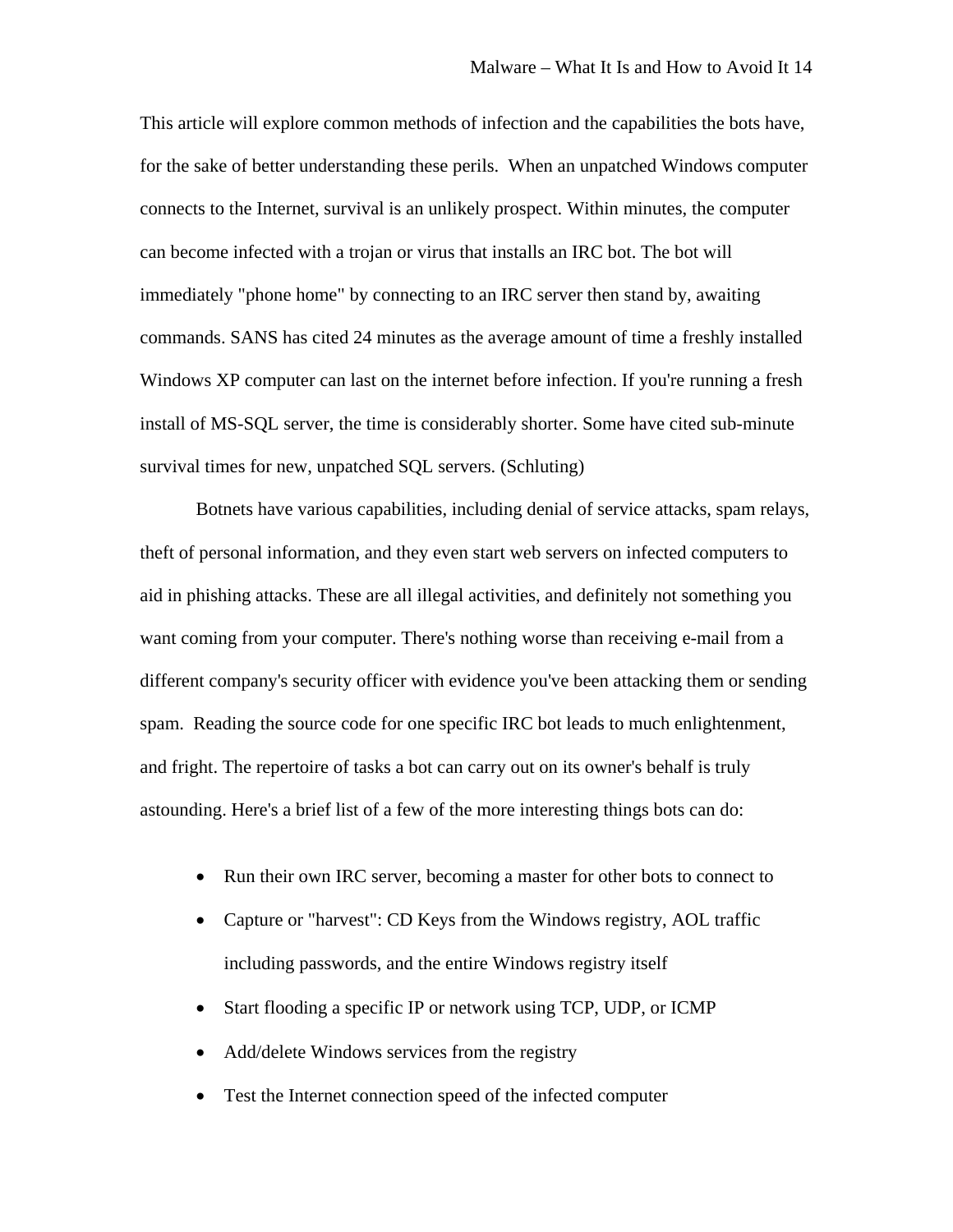- Start the following services: http proxy, TCP port redirector, and various socks proxies
- Scan and infect other computers on the local network
- Send spam
- Download and execute a file from a given FTP site (Schluting)

And if that wasn't horrific enough for you, consider the following: most of the IRC bots also have modular capabilities. So if someone programs a new module to extend the bots' capabilities, the owner of the botnet simply runs a single command to install and use the new module on every bot. The capabilities listed above were taken from the agobot source code, but other popular ones probably have similar, if not better, functionality. (Schluting)

 So, you may be asking what can I do to prevent this from happening to me? IRC bots are normally installed via known vulnerabilities, so preventing your computer from being taken over should be as easy as keeping up to date on Windows Updates and virus definitions. Windows file sharing (ports 135-139 and 445) and MS-SQL (1433, 1434) should never be allowed in from the Internet. In a case where a new computer is being installed, it is common for an infection to take place before Windows update has a chance to complete. Installing in a secure area with the appropriate ports blocked should allow for a safe installation and update, assuming no internal computers are infected and trying to fan out. Network Address Translation (NAT) is the obvious solution for this, but doesn't always work in enterprise environments doing unattended installations of Windows. (Schluting) (Russinovich)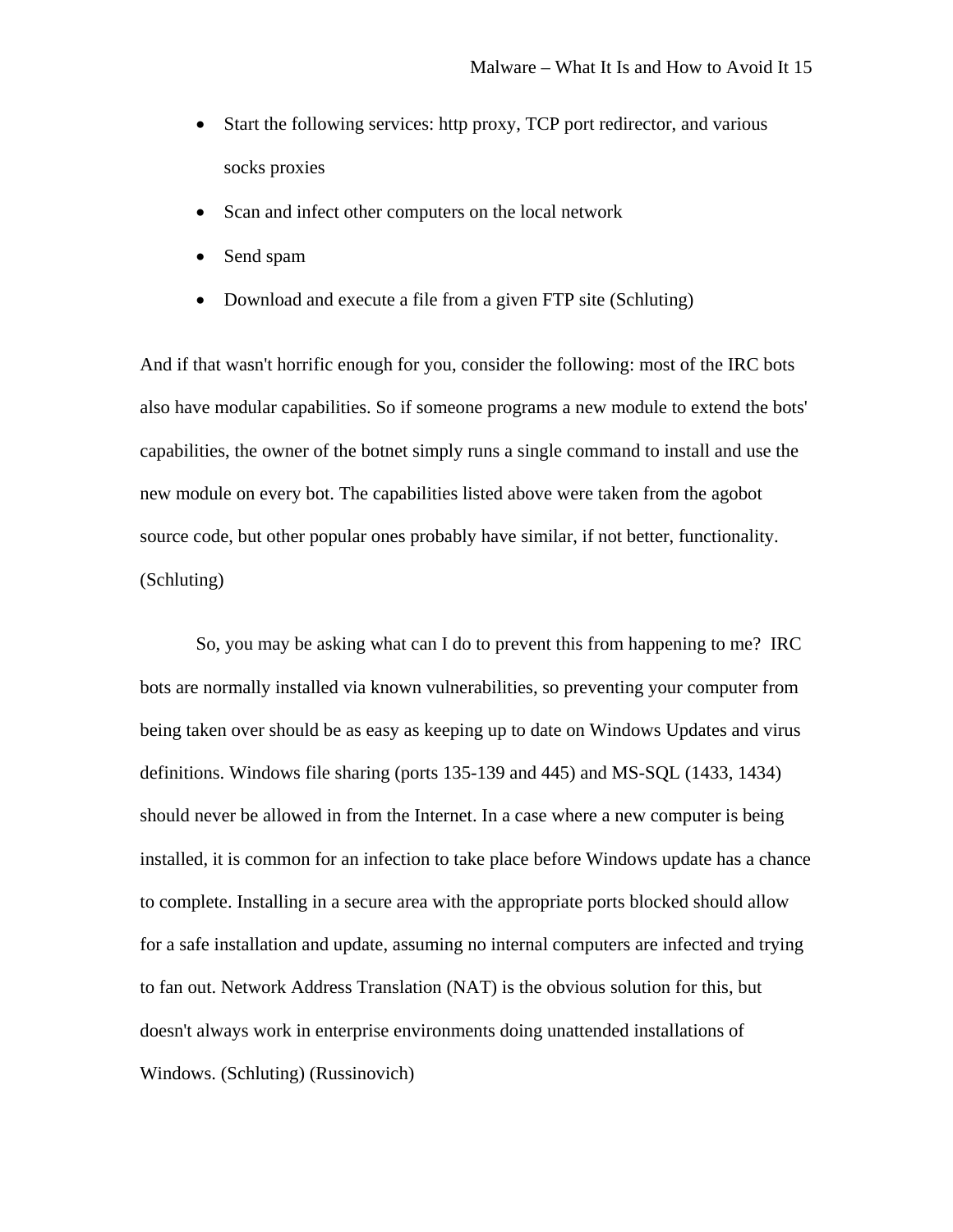Tracking IRC bots has become quite a hobby for some people. From a network perspective, most anomalous traffic these days is turning out to be IRC bot related. IRC bots will respond to an "infect" command, and start scanning the local network and infecting others. This type of activity (scanning) normally raises a few eyebrows on carefully managed networks. Intrusion detection systems, like snort, also have signatures for some of the more common IRC bots. For example, if the string "Exploiting IP" is seen in an IRC message, chances are very high that this is an IRC bot reporting home. They don't attempt to conceal what they are doing most of the time, as can be seen by running ngrep "#exploit" on a network monitoring host (#exploit is the IRC channel name). Even though you will be able to see the IRC traffic once you have identified which host is possibly infected, detecting infected computers on your network is not always a simple task. Snort does a fair job, if you've updated the signatures to tell it what to look for.

 Owners of a botnet are always looking to expand operations. They are in a constant struggle to own more and more slave computers. The more high quality the botnet, the more revered the owner will be. Corporate and educational owned computers are prime targets, since they are normally well connected in terms of Internet bandwidth. The sad part is, in general, infecting corporate and educational networks is just as easy as infecting residential computers. Sdbot, rxbot, and agobot are a few of the most common bots at the moment. It doesn't really matter which bot is running on a computer, since they all provide complete control to the new owner of the compromised computer, resulting in a very bad day for the original owner. (Schluting) (Russinovich)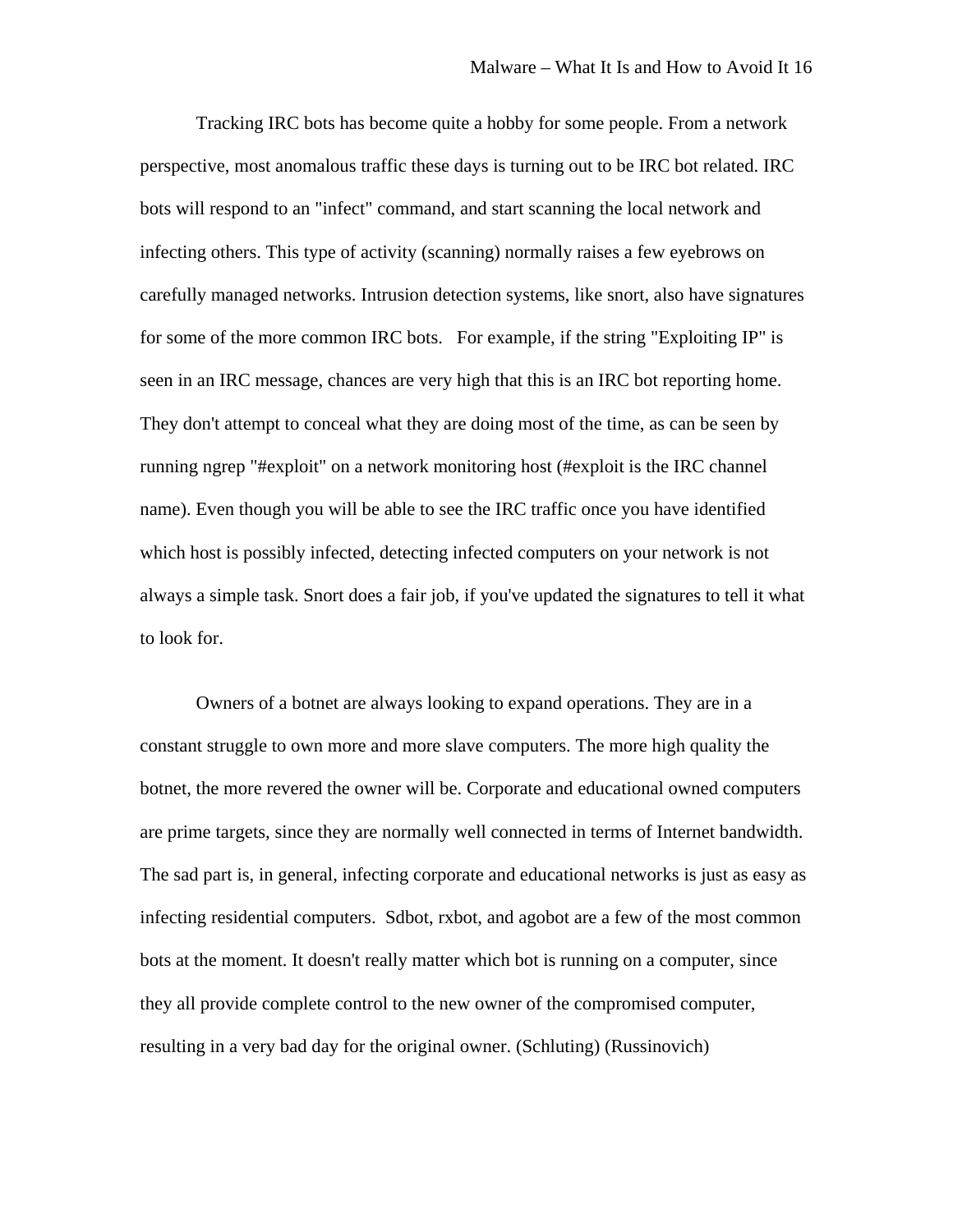Antivirus software, along with the new Malicious Software Removal Tool from Microsoft, are both able to detect existing bots. Some bots have been known to propagate via e-mail as well, making the infection a bit harder to block. Aside from user education, the best method to prevent previously unseen infections from taking over a computer is to simply block the above mentioned ports. New Windows vulnerabilities may exist in the future, but for the time being, you should be relatively safe. (Schluting) (Russinovich)

# Conclusion

 Hackers and spammers may be using your computer right now. They invade secretly and hide software to get access to the information on your computer, including your email program. Once on your computer, they can spy on your Internet surfing, steal your personal information, and use your computer to send spam — potentially offensive or illegal — to other computers without your knowledge. Computers that are taken over this way often become part of a robot network, known as a "botnet" for short. A botnet, also known as a "zombie army," usually is made up of tens or hundreds of thousands of home computers sending emails by the millions. Computer security experts estimate that most spam is sent by home computers that are controlled remotely, and that millions of these home computers are part of botnets. (Onguard)

 Spammers can install hidden software on your computer in several ways. First, they scan the Internet to find computers that are unprotected, and then install software through those "open doors." Spammers may send you an email with attachments, links or images which, if you click on or open them, install hidden software. Sometimes just visiting a website or downloading files may cause a "drive-by download," which installs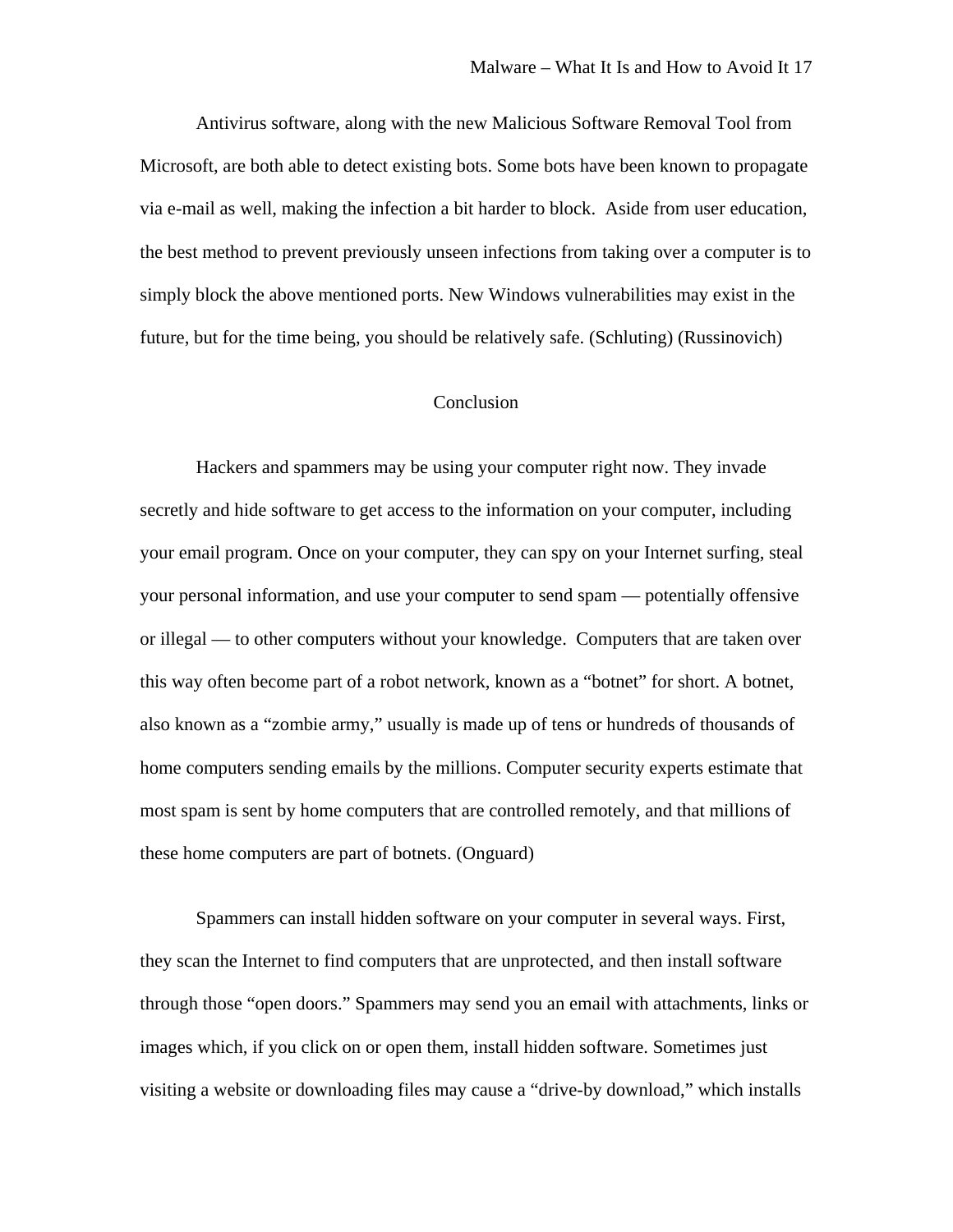malicious software that could turn your computer into a "bot." The consequences can be more than just annoying: your Internet Service Provider (ISP) may shut down your account. It can be difficult to tell if a spammer has installed hidden software on your computer, but there are some warning signs. You may receive emails accusing you of sending spam; you may find email messages in your "outbox" that you didn't send; or your computer suddenly may operate more slowly or sluggishly. (Onguard)

 Botnets are not inevitable. You can help reduce the chances of becoming part of a bot — including limiting access into your computer. Leaving your Internet connection on and unprotected is just like leaving your front door wide open. The FTC encourages you to secure your computer by:

- Using anti-virus and anti-spyware software and keeping it up to date. You can download this software from ISPs or software companies or buy it in retail stores. Look for anti-virus and anti-spyware software that removes or quarantines viruses and that updates automatically on a daily basis.
- Setting your operating system software to download and install security patches automatically. Operating system companies issue security patches for flaws that they find in their systems.
- Being cautious about opening any attachments or downloading files from emails you receive. Don't open an email attachment — even if it looks like it's from a friend or coworker — unless you are expecting it or know what it contains. If you send an email with an attached file, include a text message explaining what it is.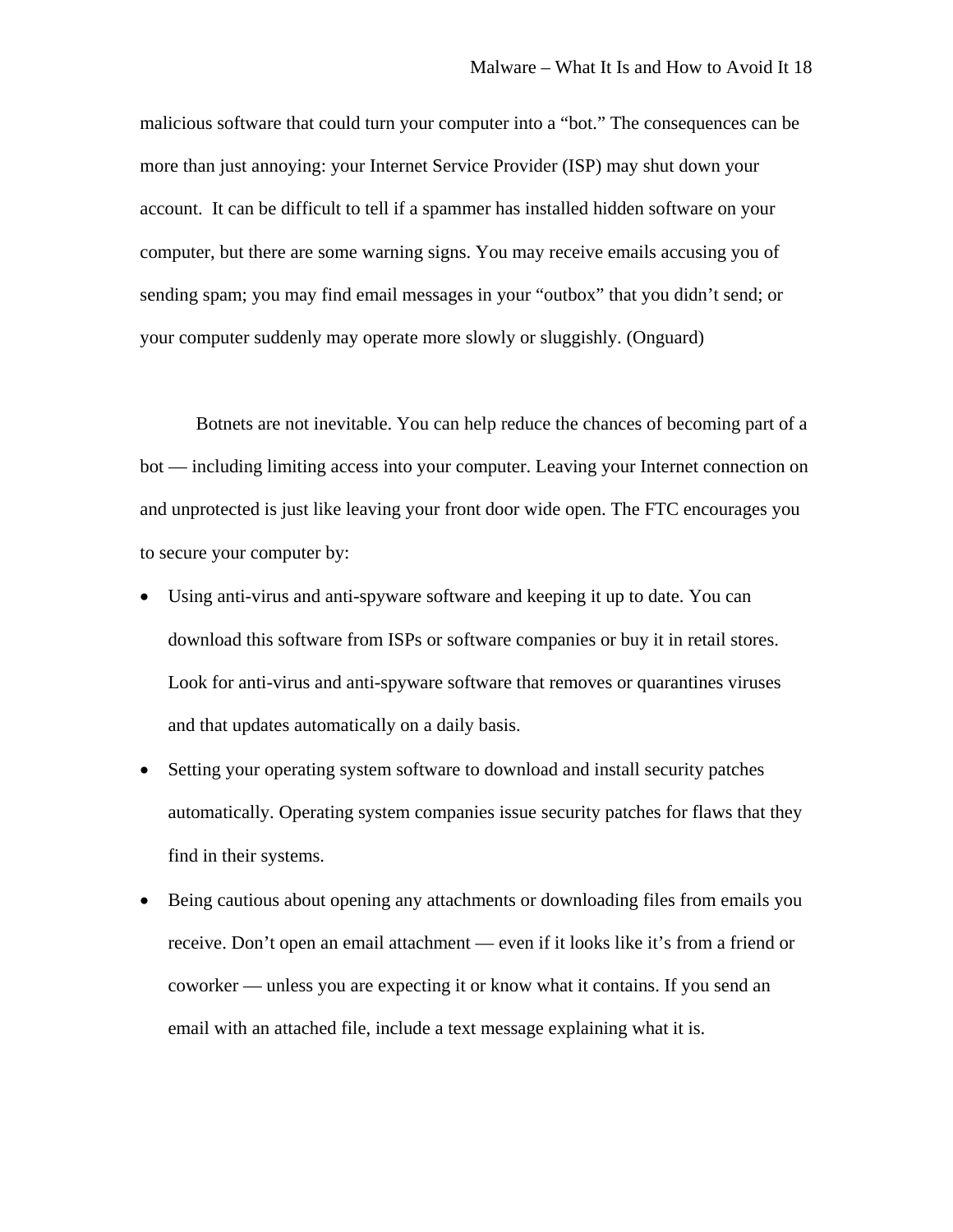- Using a firewall to protect your computer from hacking attacks while it is connected to the Internet. A firewall is software or hardware designed to block hackers from accessing your computer. A firewall is different from anti-virus protection: while anti-virus software scans incoming communications and files for troublesome viruses, a properly-configured firewall helps make you invisible on the Internet and blocks all incoming communications from unauthorized sources. It's especially important to run a firewall if you have a broadband connection because the connection is always open. Most common operating system software (including Windows XP and Vista) comes with a built-in firewall, but you may have to enable it.
- Disconnecting from the Internet when you're away from your computer. While antivirus and anti-spyware software, along with a firewall, are critical protections when you're connected to the Web, they're not foolproof. Hackers just can't get into your computer when it's disconnected from the Internet.
- Downloading free software only from sites you know and trust. It can be appealing to download free software like games, file-sharing programs, customized toolbars, and the like. But remember that many free software applications contain other software, including spyware.
- Checking your "sent items" file or "outgoing" mailbox for messages you did not intend to send. If you do find unknown messages in your out box, it's a sign that your computer may be infected with spyware, and may be part of a botnet. This isn't foolproof: many spammers have learned to hide their unauthorized access.
- Taking action immediately if your computer is infected. If your computer has been hacked or infected by a virus, disconnect from the Internet right away. Then scan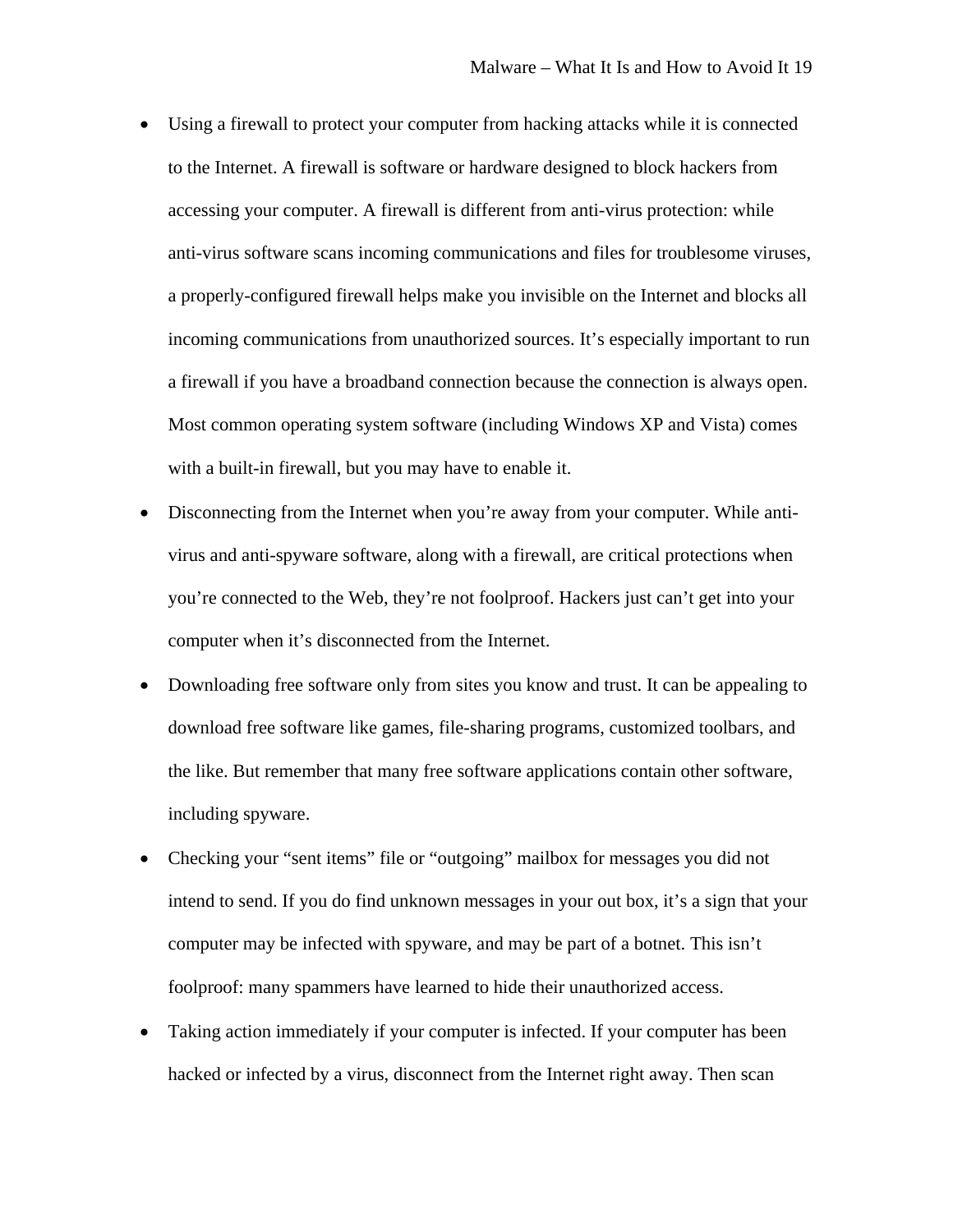your entire computer with fully updated anti-virus and anti-spyware software. Report unauthorized accesses to your ISP and to the FBI at www.ic3.gov. If you suspect that any of your passwords have been compromised, call that company immediately to change your password. (Onguard)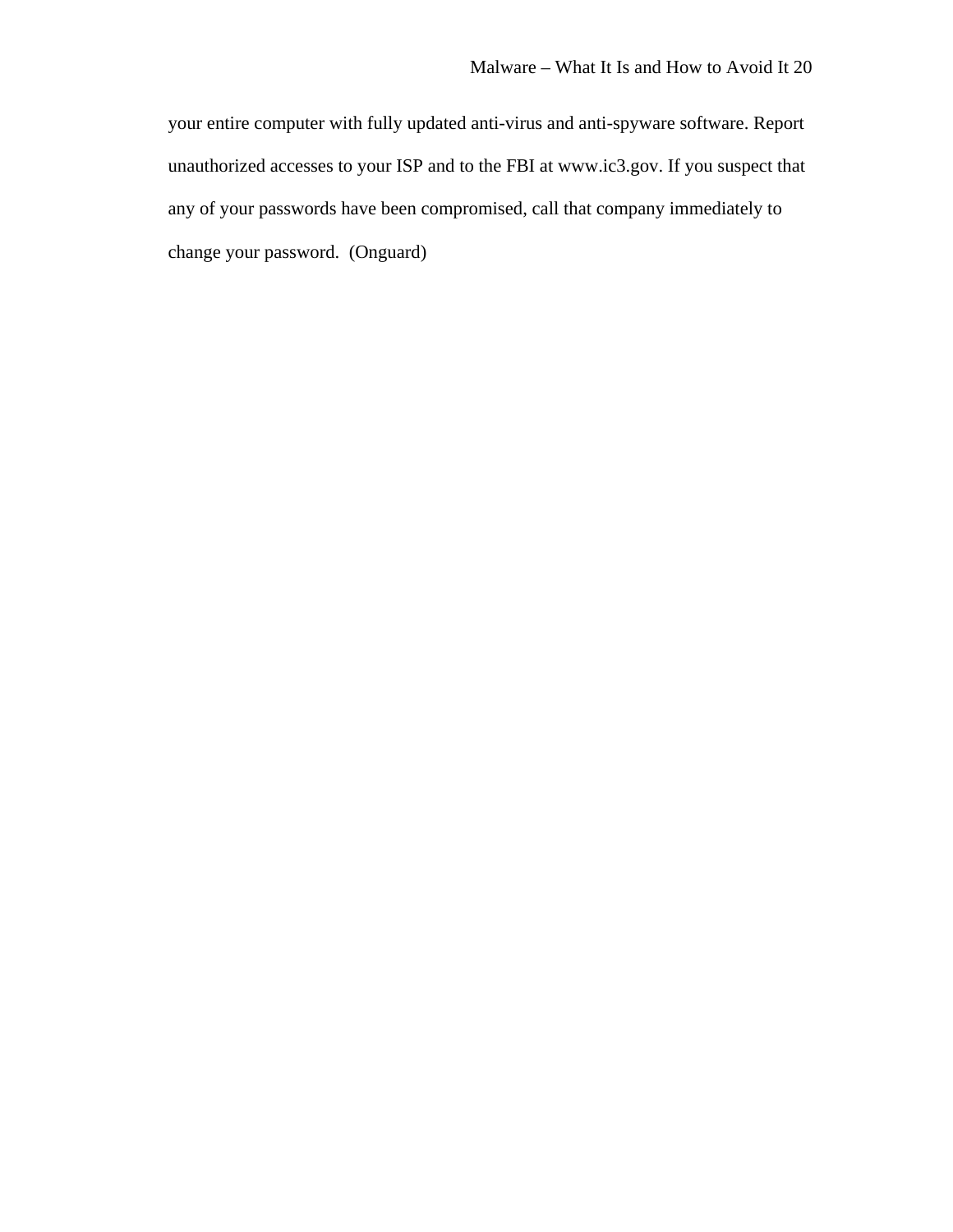#### Works Cited

- Durkota, M. (2004, January). US-CERT. *Recovering from a Trojan Horse or Virus* Retrieved September 5, 2007, from the World Wide Web: http://www.us-cert.gov
- Hackworth, A. Ianelli, N. (2005, December). US-CERT. *Botnets as a Vehicle for Online Crime* Retrieved September 5, 2007 from the World Wide Web: http://www.us-cert.gov
- \*Honan, B. (2007, May). ISSA Journal. *Malware: Containment and eradication*. Retrieved September 5, 2007 from the World Wide Web: http://www.issa.org/Members/Journal.html
- Lytle, M. McDowell, M. (2007, August) US-CERT. *Recognizing and Avoiding Spyware* Retrieved September 5, 2007 from the World Wide Web: http://www.uscert.gov
- \*Martin, L. (2007, January). ISSA Journal. *Regarding Rootkits: An Overview.* Retrieved September 5, 2007 from the World Wide Web: http://www.issa.org/Members/Journal.html
- McDowell, M. (2006, January). US-CERT. *Understanding Hidden Threats: Rootkits and Botnets Retrieved* September 5, 2007 from the World Wide Web: http://www.us-cert.gov
- OnGuard Online. (2007, June). OnGuard. *Botnets and Hacker and Spam (Oh, My!)*  Retrieved September 5, 2007 from the World Wide Web: http://www.onguardonline.gov
- Russinovich, M. (2007, July). Microsoft. *Advanced Malware Cleaning.* Retrieved September 5, 2007 from the World Wide Web: